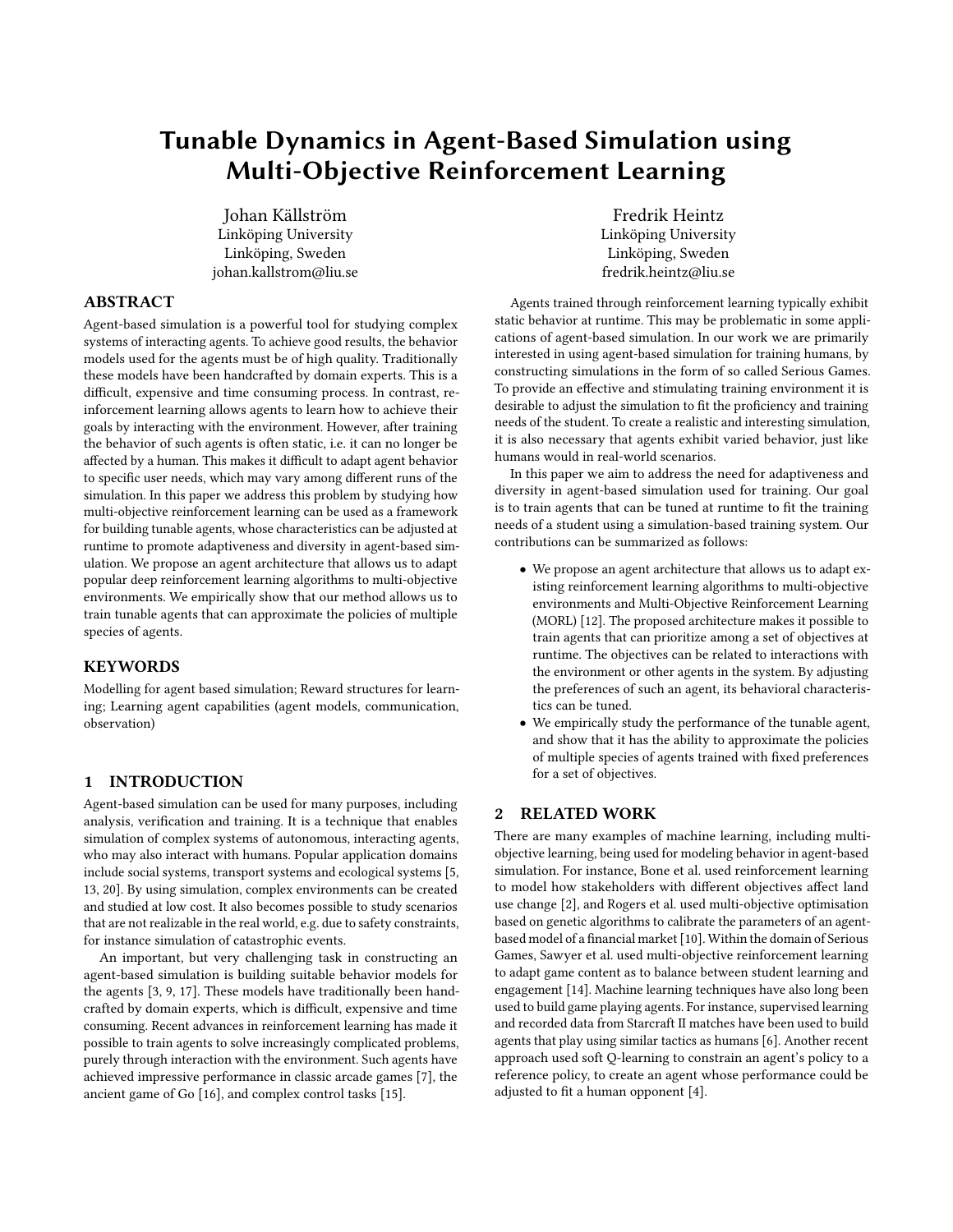In recent years there has been work on deep methods for multiobjective learning. Mossalam et al. used a single-objective algorithm in combination with a linear scalarization function to calculate the set of optimal policies for convex combinations of the objectives [\[8\]](#page-5-9). Roijers et al. presented a policy gradient algorithm for calculating a single, optimal policy for a specific set of user preferences among objectives [\[11\]](#page-5-10). Abels et al. proposed to successively learn policies as preferences among objectives are observed, either by constructing a set of policies or by using a single policy [\[1\]](#page-5-11).

In our work we study applications of multi-objective deep reinforcement learning in agent-based simulation, with a focus on serious games, an area where not much work has been done. In this context we study how a single policy can be pre-trained for a broad range of preference weights, to represent agents with diverse characteristics.

## 3 BACKGROUND

#### 3.1 Reinforcement Learning

Reinforcement Learning is a Machine Learning technique that allows agents to solve sequential decision making tasks through interaction with the environment. It can be viewed as trial-anderror-learning. When using reinforcement learning, instead of explicitly programming the behavior of agents, a designer or domain expert can focus on specifying the goals of the agents.

The setting of a reinforcement learning problem is often modelled as a Markov Decision Process (MDP). An MDP is a tuple (S, A, T, R,  $\gamma$ ), specifying:

- S: The states of the process
- A: The actions of the process
- T: The transition dynamics of the process
- R: The reward received when moving from state s to state s'
- $\bullet\,$  y: The discount factor indicating the importance of immediate and future rewards respectively

The objective of the agent is to maximize its future expected return

$$
E[R] = E[\sum_{t=0}^{\infty} \gamma^t r_t | s_0 = s]
$$
 (1)

One popular algorithm for reinforcement learning is Q-learning. Q-learning is an off-policy, value-based reinforcement learning method that seeks to estimate the state-action value function Q(s,a). While exploring the environment the estimate of Q for a given state is updated according to the update rule

$$
Q(s_t, a_t) = Q(s_t, a_t) + \alpha (r_t + \gamma \max_a Q(s_{t+1}, a) - Q(s_t, a_t))
$$
 (2)

where  $\alpha$  is the desired learning rate.

Traditional Q-learning has difficulties handling a state space of high dimension. Deep Q Networks (DQN) [\[7\]](#page-5-3) tackle this problem by using a deep neural network to learn an abstract representation of the state space, allowing it to generalize to unseen input. This allows for sample efficient learning in complex domains. To stabilize learning, the network is trained using batches of examples sampled from an experience memory.

#### 3.2 Multi-Objective Reinforcement Learning

Many real world decision making problems deal with multiple, possibly conflicting objectives. While in traditional reinforcement learning all objectives are integrated in one single, scalar reward signal, in multi-objective reinforcement learning each objective is dealt with explicitly [\[12\]](#page-5-4). For this purpose, an MDP can be extended with one or more additional objectives, resulting in a Multi-Objective Markov Decision Process (MOMDP). For each time step in the MOMDP, instead of a scalar reward, the agent will observe a vector of rewards, with each item representing one of the objectives, and there will be a vector-valued value function  ${\bf V}^\pi(s)$  specifying the expected return for each objective when starting in a given state s and then following policy  $\pi$ . It is possible to define a scalarization function that converts this multi-objective value function to a scalar, representing the overall value of the policy. One option is to use a linear function, giving as output the weighted sum of all values

$$
V_{\mathbf{w}}^{\pi}(s) = f(\mathbf{V}^{\pi}(s), \mathbf{w}) = \sum_{n=1}^{n} v_i^{\pi}(s) w_i
$$
 (3)

 $n=1$ <br>One downside with the linear scalarization function is that if a deterministic policy is used and the problem has a concave Pareto front all desired policies may not be found [\[18,](#page-6-6) [19\]](#page-6-7). To get better coverage of the solution space, a non-linear scalarization function must then be used.

If the preferences among the objectives, i.e. the desired weights w, are not known at training time, one way of solving the MOMDP is to calculate a set of policies, such that for each choice of weights w there is an optimal policy in the set. The preferences can then be selected at runtime, allowing for a time dependent prioritization of the objectives. Due to the complexity of the problem, it may not be possible to calculate an exact solution, but instead an approximation must be sought.

## 4 METHODOLOGY

In this section we present an agent architecture and training scheme that allows us to use standard reinforcement learning algorithms in multi-objective environments. Contrary to the standard reinforcement learning approach, we design our environments in such a way that instead of providing a scalar reward signal in each time step, they provide a vector of events that occurred, with each element in the vector corresponding to one of the objectives. This event vector serves as input to a reward system modelled as part of the agent. Each time step the agent observes which events that occur, and based on its current preferences it calculates a corresponding reward signal using a scalarization function

$$
r = f(\mathbf{e}, \mathbf{w}) \tag{4}
$$

 $r = f(\mathbf{e}, \mathbf{w})$  (4)<br>This scalar is used as the target when training the agent. One consequence of this approach is that different species of agents may have different opinions about which events are desirable and which are not, i.e. diversity among agents is encouraged. Since the scalarization is applied to the rewards directly, we are restricted to using a linear scalarization function [\[11,](#page-5-10) [12\]](#page-5-4).

The behavior of the agent is controlled by a policy produced by a learning algorithm. After scalarization, the input to the algorithm is on a format that normal single-objective, value-based as well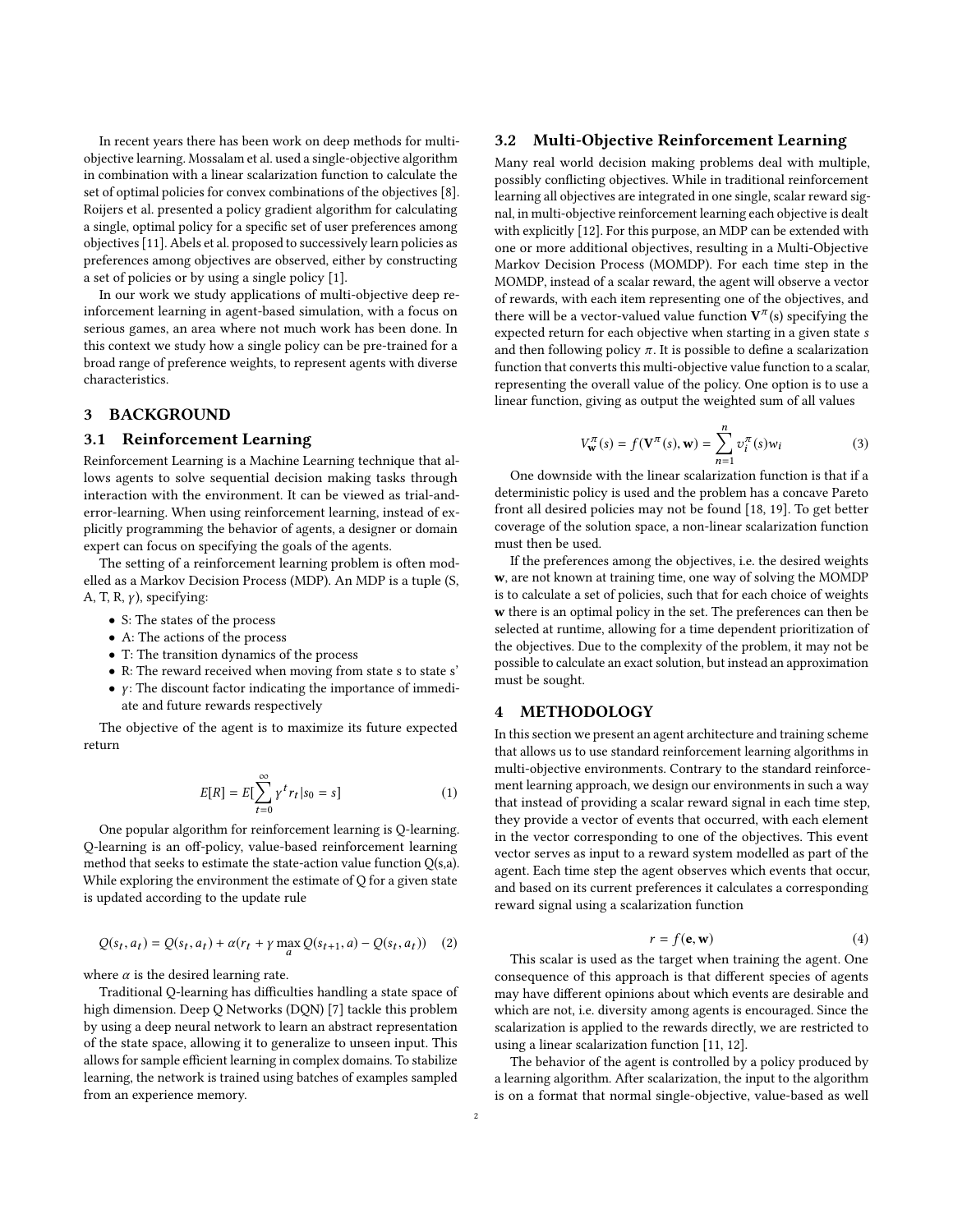as policy-based algorithms can handle. In this paper the policy of the agent is represented by a Deep Q Network (DQN), but other single-objective reinforcement learning algorithms and policy representations could be used. The observed state that we used as input to the learning algorithm is a combination of the environment state and the linear scalarization weights w corresponding to the agent's preferences among the objectives

$$
s_{tot} = [s_1, s_2, ..., s_M, w_1, w_2, ..., w_N]
$$
  
This means that the agent will be trained to select actions ac-

cording to the current selection of preferences among objectives. The observed state of the environment may be represented by a 1D vector or a multi-dimensional tensor (image or few-hot tensor). In the first case the state observation and the preference vector are simply concatenated and fed through a feedforward network. In the second case the multi-dimensional state representation is processed by a multi-layer convolutional network before being flattened and concatenated with the preference vector, and then fed through a feedforward network. The architecture of the agent is illustrated in Figure [1.](#page-2-0)

During training the agent must be exposed to a sufficiently large part of the set of possible preferences. The preference weight space is defined by two vectors, **pref**<sub>high</sub> and **pref**<sub>low</sub>, specifying the maximum and minimum weight for each objective. At the begin maximum and minimum weight for each objective. At the beginning of each episode the preference weight vector is initialized by sampling from a uniform random distribution according to the specified limits of the weight space for the agent, to promote exploration of the weight space. For each step in the episode, an action is chosen according to the current policy  $\pi(s_t, \mathbf{w})$ , an event vector  $e_{t+1}$  is observed, and the agent enters a new state  $s_{t+1}$ . Examples from interactions with the environment are stored in an experience memory, after calculating a scalar reward using the scalarization function f, together with the current preference weights. Periodically, at the completion of an episode, a batch of examples is sampled from the experience memory, and used to update the DQN. The training scheme is described in Algorithm [1.](#page-2-1)

<span id="page-2-1"></span>

| <b>Algorithm 1</b> Training scheme for agent |                                                      |  |  |  |  |  |  |  |
|----------------------------------------------|------------------------------------------------------|--|--|--|--|--|--|--|
| 1: <b>procedure</b> TRAINAGENT               |                                                      |  |  |  |  |  |  |  |
| 2:                                           | episodes $= 0$                                       |  |  |  |  |  |  |  |
| 3:                                           | while (total.time.steps $\langle$ max.time.steps) do |  |  |  |  |  |  |  |
| 4:                                           | $obs = envreset()$                                   |  |  |  |  |  |  |  |
| 5:                                           | $pref = preference.\nspace space.sample()$           |  |  |  |  |  |  |  |
| 6:                                           | $done = False$                                       |  |  |  |  |  |  |  |
| 7:                                           | for $t = 1$ to episode.length do                     |  |  |  |  |  |  |  |
| 8:                                           | $act = agent.act(obs, pref)$                         |  |  |  |  |  |  |  |
| 9:                                           | $obs.new$ , e, done = env.step(act)                  |  |  |  |  |  |  |  |
| 10:                                          | memory.store(obs, pref, act, f(e, pref), obs.new)    |  |  |  |  |  |  |  |
| 11:                                          | $obs = obs.new$                                      |  |  |  |  |  |  |  |
| 12:                                          | if $(done)$ then                                     |  |  |  |  |  |  |  |
| 13:                                          | break                                                |  |  |  |  |  |  |  |
| 14:                                          | $episodes = episodes + 1$                            |  |  |  |  |  |  |  |
| 15:                                          | if (episodes $>$ train. frequency) then              |  |  |  |  |  |  |  |
| 16:                                          | batch = memory.sample()                              |  |  |  |  |  |  |  |
| 17:                                          | policy.update(batch)                                 |  |  |  |  |  |  |  |
| 18:                                          | episodes $= 0$                                       |  |  |  |  |  |  |  |

<span id="page-2-0"></span>

Figure 1: Agent architecture.

### 5 EXPERIMENTAL EVALUATION

#### 5.1 Simulation Setup

To evaluate the proposed method we conduct experiments in two multi-agent gridworlds. Our intention is to illustrate the basic concepts of the proposed method. The results should generalize to more complex environments, although training times will increase for observation and preference weight spaces of higher dimension.

The size of each environment grid is 8x8. The agent can take the actions Up, Down, Left, Right or Stay. The transition dynamics are deterministic, while parts of the environment contents are randomized for each episode. Agents receive visual observations of the environment consisting of the last three frames as stacked RGB arrays, and the elements of the event vector are either 0 or 1. The agents were configured to use a DQN with two convolutional layers followed by a two layer feedforward network, and a linear scalarization function. The agents are trained with 20M episode steps, a batch size of 32 samples,  $\alpha = 10^{-4}$ ,  $\gamma = 0.99$  and the Adam optimizer. The experiments are carried out using 5 runs the Adam optimizer. The experiments are carried out using 5 runs with different random seeds.

#### 5.2 Experiment 1: Tunable Competitiveness

In this experiment we study how the proposed method can be used to tune agents to act more or less competitively with respect to other agents. Such functionality could be valuable in training and gaming scenarios, to create agents that are suitable for the level of a human opponent.

The environment contains 3 green items, 3 red items and 2 yellow items, which the agent should collect. The positions of the items are randomized at the beginning of each episode, but they always appear in the 16 cells in the center of the grid. In the environment there is also another agent, which has a fixed preference for collecting red items. The tunable agent is trained to be able to prioritize among red, green and yellow items at test time. The agent also has a tunable preference for other agents collecting items. In this way it is possible to tune to which extent this agent should be competitive or cooperative in relation to other agents. In addition to the tunable preferences, there is also a fixed penalty for each step in the environment and for trying to walk outside the grid. An episode ends after 30 steps or when all items preferred by some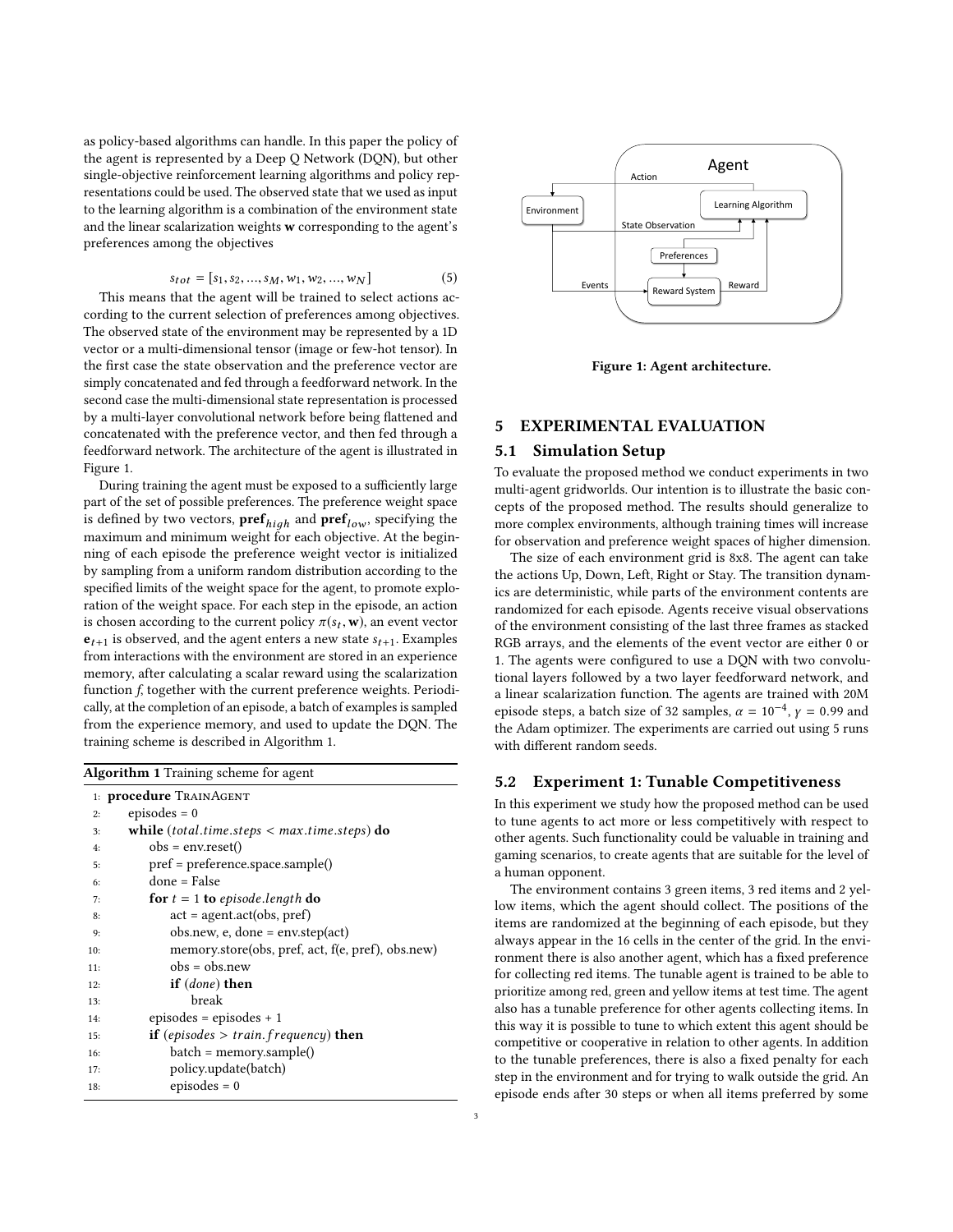<span id="page-3-0"></span>

Figure 2: Mean and standard deviation for the training progress in Experiment 1.

agent have been collected. An example of the environment is shown in Figure [4.](#page-4-0)

For this environment we use a preference weight space defined as ([green item collected, red item collected, yellow item collected, items collected by other agent])

> $pref<sub>hid</sub> = [+20, +20, +20, +20]$  $pref_{low} = [-20, -20, -20, -20]$

The progress of the training of the agent is shown in Figure [2,](#page-3-0) as mean 100 episode reward per episode. We study this trained agent in four simulation scenarios. The following sets of preferences are used for the objectives:

- Scenario 1, Competitive Agent,  $\mathbf{w} = [+10, +20, +10, -20]$ : Here the agent has a negative preference for other agents collecting items, while red items are valued the most. With these preferences it is expected that the tunable agent will exhibit competitive characteristics, and that the hard-coded agent will struggle to collect items.
- Scenario 2, Cooperative Agent,  $w = \begin{bmatrix} +10, +20, +10, +20 \end{bmatrix}$ : In contrast to the previous scenario, in this scenario the agent also has a positive preference for other agents collecting items. With these preferences it is expected that the hardcoded agent will have a better chance of collecting items.
- Scenario 3, Fair Agent,  $w = [+20, +15, +20, +20]$ : Here the agent has a preference for green and yellow items over red ones, and also has a positive preference for other agents collecting items. With these preferences it is expected that the tunable agent will leave items for the other agent to collect.
- Scenario 4, Generous Agent,  $w = [+20, +0, +20, +20]$ : The agent receives high rewards for collecting green and yellow items, no rewards for red items, and high rewards if other agents collect red items. With these preferences it is expected that the tunable agent will avoid collecting red items, and instead leave them for the other agent.

Each scenario is simulated for 10k episodes. The mean and standard deviation for collected items and number of steps are presented

in Table [1.](#page-5-12) We can see that the qualitative results are roughly as expected and desired. In Scenario 1 the agent prioritizes red items to prevent the other agent from getting them. The other, hard-coded agent still is a little bit better at getting these items. Because the tunable agent is chasing after the other agent it sometimes fails to collect all green and yellow items before the end of the episode. In Scenario 2 the tunable agent will not actively try to prevent the other agent from collecting items, and therefore it has only collected a few red items. In Scenario 3 it would be wise for the tunable agent to leave all red items to the other agent, unless the time penalty for doing so would be too high, and from the results we see that the tunable agent picks up only a few red items. In Scenario 4 the tunable agent has nothing to gain from collecting red items, and we can see that it rarely happens.

### 5.3 Experiment 2: Tunable Risk Taking

In this experiment we study how the proposed method can be used to tune the risk awareness of agents. Such functionality could be valuable in e.g. traffic simulations.

The environment contains two green items that the agent needs to collect. These items are placed in the two upper corners of the grid. In the center of the grid there is a yellow road segment where scripted red agents, representing cars, are moving vertically. When a car hits a wall or the edge of the grid it changes direction. At the beginning of each episode the initial position and direction, as well as the speed of each car are selected by random. According to the traffic rules the tunable agent is not allowed to pass through the road segment, but can choose to do so if it pleases and if it is willing to risk colliding with a car. The agent must balance rule abidance and the risk of passing the road segment against the time it takes to collect the two items. In addition to the tunable preferences, there is also a fixed penalty for trying to walk outside the grid or into a wall. An episode ends after 50 steps or when both green items have been collected by the agent. An example of the environment is shown in Figure [4.](#page-4-0)

For this environment we use a preference weight space defined as ([steps, item collected, steps on road, collisions])

$$
pref_{high} = [-1, +50, 0, 0]
$$

$$
pref_{low} = [-10, +50, -20, -50]
$$

The progress of the training of the agent is shown in Figure [3,](#page-4-1) as mean 100 episode reward per episode. We study the behavior of the trained agent in four simulation scenarios. The following sets of preferences are used for the objectives:

- Scenario 1, Always Safe,  $w = [-1, +50, -20, -50]$ : Here there is a big penalty for passing the road and colliding with cars. This configuration should encourage the agent to take the long route around the road segment, and thus avoid collisions with cars.
- Scenario 2, Always Fast,  $w = [-10, +50, -10, -10]$ : Here there is a big time penalty, but also penalties for walking on the road segment or colliding with cars. We set the penalty for walking on the road segment to the same as for colliding with cars, so that the agent may deliberately walk in to a car to avoid having to take a costly detour.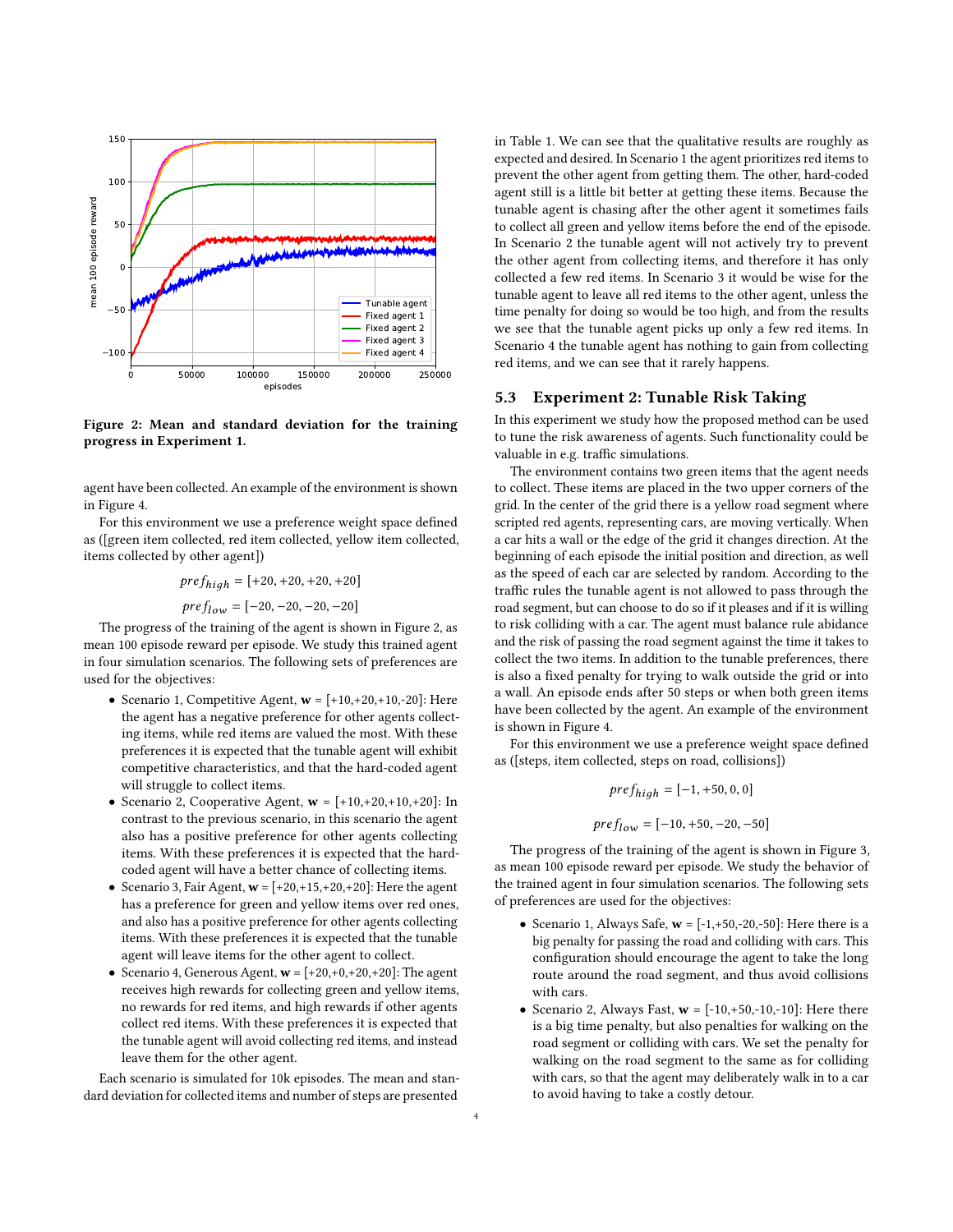<span id="page-4-1"></span>

Figure 3: Mean and standard deviation for the training progress in Experiment 2.

- Scenario 3, Fast and Safe,  $w = [-5, +50, 0, -50]$ : Here there is a medium time penalty and a high penalty for colliding with cars. However, there is no penalty for walking on the road segment, so the agent is encouraged to take a shortcut to reach the end of the episode quickly.
- Scenario 4, Slow and Safe,  $w = [-1, +50, 0, -50]$ : Here there is a small time penalty and a high penalty for colliding with cars, but no penalty for walking on the road segment. With this prioritization the agent is expected to try to take a shortcut through the road segment if the traffic conditions are favorable, but otherwise take the long route around the road segment.

Each scenario is simulated for 10k episodes. The mean and standard deviation for total steps, collected objects, steps on the road and collisions are presented in Table [1.](#page-5-12) We also study the effects of priorities on the agent's selection of route through the environment, and how this affects the likelihood of collisions with other agents. The agent's choice of route through the environment based on the preferences specified for scenarios 1–4 can be seen in Figure [5,](#page-4-2) displayed as heat maps (brighter areas visited more frequently). We can see that the decisions made by the agent and the resulting routes are roughly as expected. In Scenario 1 the agent always avoids the road segment. In Scenario 2 the agent always takes the shortest route between the two items collected, and therefore collides with cars on several occasions. In Scenario 3 the agent will most of the times try to pass through the center of the road segment, and sometimes along the top of the grid, while maneuvering to avoid collisions. In Scenario 4 the agent will most of the times try to pass through the center of the road segment, while maneuvering to avoid collisions. A few times it has passed along the bottom and top rows of the grid.

### 5.4 Ability to Approximate Fixed Policies

To study the tunable agent's ability to approximate the policies of different types of agent's with varying characteristics we compared its performance to species of agents trained with fixed preferences

<span id="page-4-0"></span>

Figure 4: Item gathering environment (left): Tunable agent in blue, agent with hard-coded preferences in pink, and three categories of items in green, red and yellow. Traffic environment (right): Tunable agent in blue, items to collect in green, scripted agents in red, walls in white and road in yellow.

<span id="page-4-2"></span>

Figure 5: Routes in Experiment 2 for tunable agent trained for 20M steps (T20), tunable agent trained for 10M steps (T10) and agent with fixed preferences (FIX).

for 10M steps. The training progress of these agents is shown in Figure [2](#page-3-0) and Figure [3.](#page-4-1) For further comparison we also trained tunable agents for 10M steps. The studied scenarios are simulated for 10k steps. We conduct this study for the sets of preferences presented for the simulations in Experiment 1 and Experiment 2. The results of the comparison are presented in Table [1.](#page-5-12) The routes selected by the agents in Experiment 2 are presented in Figure [5.](#page-4-2)

It can be seen that the tunable agent and the species of fixed agents produce similar results and have the same qualitative behavior, although more variance can be seen for the tunable agent. Scenario 2 in Experiment 2 is an exception. In Scenario 2 agents are encouraged to reach the end of the episode fast, and thus risk colliding with cars. However, it can be seen that the fixed agent often will take the long route around the road segment. When studying this agent's behavior in simulations it can be seen that it makes a bigger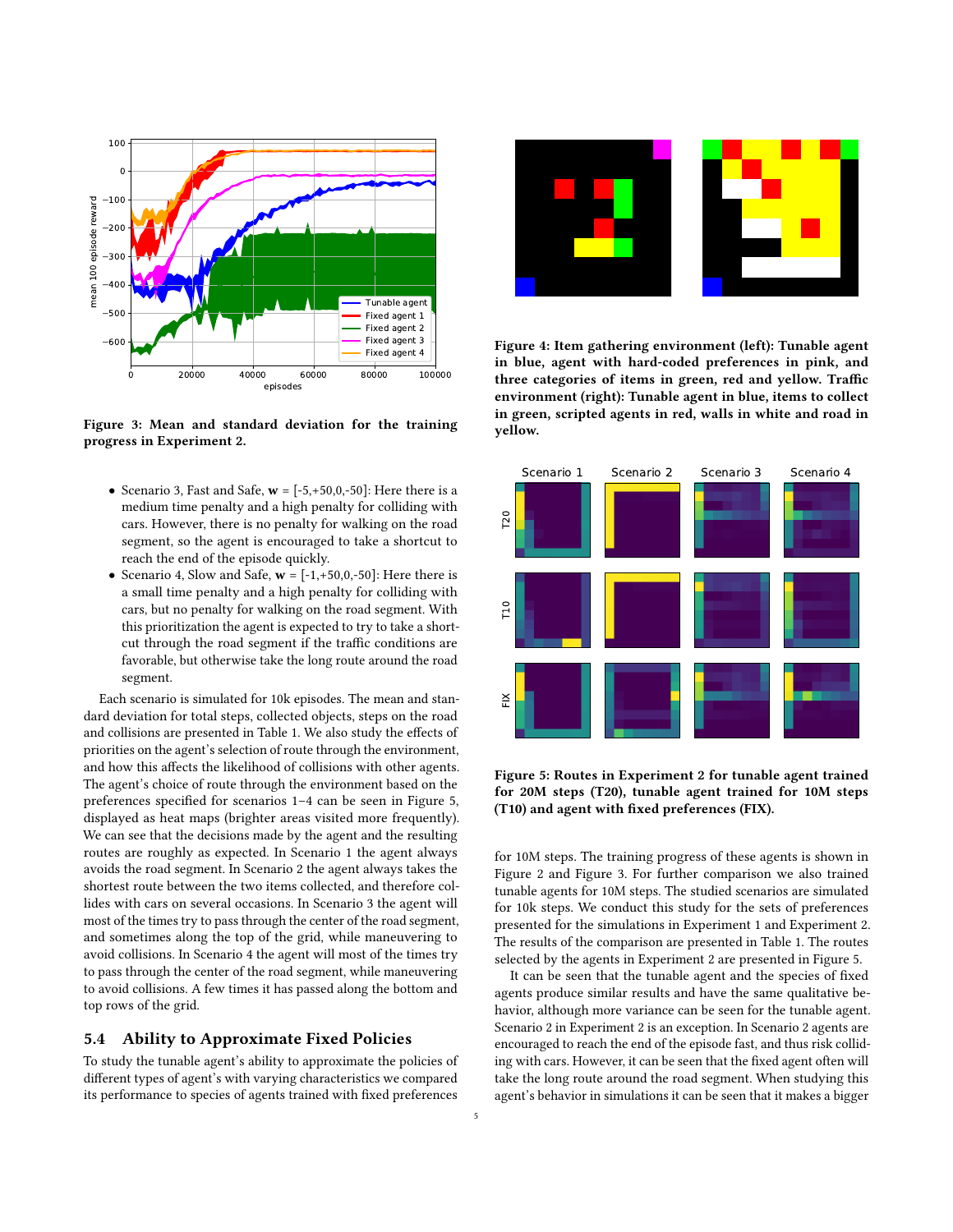<span id="page-5-12"></span>Table 1: Results for experiments 1 (E1) and 2 (E2) for tunable agent trained for 20M (T20) and 10M (T10) steps and for agents trained with fixed preference weights (FIX), presented for scenarios 1-4.

| Scn.           | Agent           | E1-Steps        | E1-Green        | E1-Red          | E1-Yellow       | E2-Steps        | E2-Objects      | E2-Road         | E2-Collisions   |
|----------------|-----------------|-----------------|-----------------|-----------------|-----------------|-----------------|-----------------|-----------------|-----------------|
|                |                 |                 |                 |                 |                 |                 |                 |                 |                 |
| 1              | T <sub>20</sub> | $17.5 + 4.98$   | $2.89 \pm 0.46$ | $1.43 \pm 0.69$ | $1.92 \pm 0.34$ | $28.6 \pm 1.17$ | $2.00 \pm 0.02$ | $0.02 \pm 0.13$ | $0.00 \pm 0.07$ |
|                | T <sub>10</sub> | $17.5 + 4.92$   | $2.90 \pm 0.43$ | $1.42 \pm 0.69$ | $1.90 \pm 0.38$ | $33.8 \pm 8.67$ | $1.82 \pm 0.39$ | $0.02 \pm 0.18$ | $0.00 \pm 0.07$ |
|                | <b>FIX</b>      | $14.2 \pm 2.06$ | $2.99 \pm 0.10$ | $1.46 \pm 0.68$ | $2.00 \pm 0.07$ | $28.3 \pm 0.74$ | $2.00 \pm 0.02$ | $0.02 \pm 0.13$ | $0.00 \pm 0.07$ |
| 2              | T <sub>20</sub> | $13.6 \pm 2.23$ | $2.99 \pm 0.10$ | $0.69 \pm 0.72$ | $2.00 \pm 0.08$ | $14.2 \pm 0.57$ | $2.00 \pm 0.02$ | $6.07 \pm 0.32$ | $2.14 \pm 1.08$ |
|                | T <sub>10</sub> | $13.7 \pm 2.26$ | $2.99 \pm 0.10$ | $0.76 \pm 0.74$ | $1.99 \pm 0.08$ | $14.2 \pm 0.68$ | $2.00 \pm 0.03$ | $6.07 \pm 0.46$ | $1.98 \pm 1.16$ |
|                | <b>FIX</b>      | $12.4 \pm 1.51$ | $2.99 \pm 0.08$ | $0.79 \pm 0.68$ | $2.00 \pm 0.06$ | $28.7 \pm 12.1$ | $1.80 \pm 0.40$ | $2.89 \pm 2.74$ | $0.86 \pm 1.22$ |
| 3              | T <sub>20</sub> | $13.7 \pm 2.60$ | $2.99 \pm 0.12$ | $0.20 \pm 0.43$ | $1.99 \pm 0.09$ | $20.9 \pm 3.48$ | $2.00 \pm 0.02$ | $6.65 \pm 1.73$ | $0.44 \pm 0.74$ |
|                | T <sub>10</sub> | $13.7 \pm 2.66$ | $2.99 \pm 0.12$ | $0.25 + 0.48$   | $1.99 \pm 0.11$ | $21.8 \pm 5.51$ | $2.00 \pm 0.03$ | $5.02 + 3.27$   | $0.66 \pm 0.91$ |
|                | <b>FIX</b>      | $12.7 \pm 1.61$ | $3.00 \pm 0.08$ | $0.04 \pm 0.19$ | $2.00 \pm 0.06$ | $21.0 \pm 3.19$ | $2.00 \pm 0.02$ | $6.55 \pm 1.73$ | $0.26 \pm 0.52$ |
| $\overline{4}$ | T <sub>20</sub> | $13.8 \pm 2.63$ | $2.99 \pm 0.13$ | $0.06 \pm 0.24$ | $1.99 \pm 0.09$ | $25.3 \pm 6.49$ | $1.99 \pm 0.11$ | $5.80 + 3.39$   | $0.26 \pm 0.64$ |
|                | T <sub>10</sub> | $13.7 + 2.41$   | $2.99 \pm 0.11$ | $0.09 \pm 0.30$ | $1.99 + 0.09$   | $26.9 + 4.71$   | $2.00 \pm 0.02$ | $1.92 \pm 3.04$ | $0.16 \pm 0.54$ |
|                | <b>FIX</b>      | $12.9 \pm 1.74$ | $3.00 \pm 0.08$ | $0.02 \pm 0.13$ | $2.00 \pm 0.06$ | $22.6 \pm 3.68$ | $2.00 \pm 0.02$ | $7.45 \pm 2.83$ | $0.15 \pm 0.43$ |

effort than the tunable agents to avoid collisions, and sometimes when the traffic conditions are particularly congested the agent decides to take the long route. This behavior is sub-optimal for gathering reward in this environment, i.e. the agent has got stuck in a local optimum, while the tunable agent trained for 10M steps did not. Figure [3](#page-4-1) also shows that the performance of the fixed agent has high variance. For scenarios 2 and 3 in Experiment 2, when the tunable agent is trained for 20M steps instead of 10M steps, its pattern of movement is closer to that of the hard-coded agent.

## 6 CONCLUSIONS

In this paper we have proposed an agent architecture and training scheme intended for agent-based simulation. The architecture allows us to use standard deep reinforcement learning algorithms in multi-objective environments. The proposed approach can be used to train agents whose behavior can be adjusted at runtime, by specifying the agents' preferences among a set of objectives. Our experiments demonstrate that these tunable agents can approximate the policies of several different species of agents with fixed preferences among objectives. We argue that this functionality is highly valuable for efficient and effective construction of agent-based simulations adapted to user needs, e.g. for application in training systems. The experiments also show that the training time is comparable to that of agents with fixed preferences.

The environments we have studied are relatively simple. For real-world scenarios it could be more challenging to train this type of agent. In future work we would like to study the performance of the proposed method in more complex environments, including environments with continuous action spaces, partial observability, and tasks that require more complex interactions among agents. We would also like to study intelligent exploration strategies, that allow agents to be trained with many objectives and preference spaces with high dimension, and transfer learning to unseen weights. Another interesting topic for future work is development of efficient methods for elicitation of user preferences regarding agent characteristics, to enable construction of simulations that match user needs. Finally, we would also like to study human-agent interaction in e.g. simulation-based training systems.

## ACKNOWLEDGMENTS

This work was partially supported by the Swedish Governmental Agency for Innovation Systems (NFFP7/2017-04885), and the Wallenberg Artificial Intelligence, Autonomous Systems and Software Program (WASP) funded by the Knut and Alice Wallenberg Foundation.

#### **REFERENCES**

- <span id="page-5-11"></span>[1] Axel Abels, Diederik M. Roijers, Tom Lenaerts, Ann Nowé, and Denis Steckelmacher. 2018. Dynamic Weights in Multi-Objective Deep Reinforcement Learning. (2018). arXiv[:cs.LG/1809.07803](http://arxiv.org/abs/cs.LG/1809.07803)
- <span id="page-5-5"></span>[2] Christopher Bone, Suzana Dragicevic, and Roger White. 2011. Modeling-in-themiddle: bridging the gap between agent-based modeling and multi-objective decision-making for land use change. International Journal of Geographical Information Science 25, 5 (2011), 717–737.
- <span id="page-5-1"></span>[3] Chaminda Bulumulla, Lin Padgham, Dhirendra Singh, and Jeffrey Chan. 2017. The Importance of Modelling Realistic Human Behaviour When Planning Evacuation Schedules. In Proceedings of the 16th International Conference on Autonomous Agents and Multiagent Systems (AAMAS 2017). São Paulo, Brazil, 446–454.
- <span id="page-5-8"></span>[4] J. Grau-Moya, F. Leibfried, and H. Bou-Ammar. 2018. Balancing Two-Player Stochastics Games with Soft Q-Learning. In Proceedings of 27th International Joint Conference on Artificial Intelligence (IJCAI-18). Stockholm, Sweden, 268–274.
- <span id="page-5-0"></span>[5] A. Jindal and S. Rao. 2017. Agent-Based Modeling and Simulation of Mosquito-Borne Disease Transmission. In Proceedings of the 16th International Conference on Autonomous Agents and Multiagent Systems (AAMAS 2017). São Paulo, Brazil, 426–435.
- <span id="page-5-7"></span>[6] N. Justesen and S. Risi. 2017. Learning Macromanagement in StarCraft from Replays using Deep Learning. In Proceedings of IEEE Conference on Computational Intelligence and Games (CIG 2017). New York, USA.
- <span id="page-5-3"></span>[7] Volodymyr Mnih, Koray Kavukcuoglu, David Silver, Andrei A. Rusu, Joel Veness, Marc G. Bellemare, Alex Graves, Martin Riedmiller, Andreas K. Fidjeland, Georg Ostrovski, Stig Petersen, Charles Beattie, Amir Sadik, Ioannis Antonoglou, Helen King, Dharshan Kumaran, Daan Wierstra, Shane Legg, and Demis Hassabis. 2015. Human-level control through deep reinforcement learning. Nature 518, 7540 (26 02 2015), 529–533.<http://dx.doi.org/10.1038/nature14236>
- <span id="page-5-9"></span>[8] Hossam Mossalam, Yannis M. Assael, Diederik M. Roijers, and Shimon Whiteson. 2016. Multi-Objective Deep Reinforcement Learning. (2016). arXiv[:cs.AI/1610.02707](http://arxiv.org/abs/cs.AI/1610.02707)
- <span id="page-5-2"></span>[9] David V. Pynadath, Heather Rosoff, and Richard S. John. 2016. Semi-Automated Construction of Decision-Theoretic Models of Human Behavior. In Proceedings of the 15th International Conference on Autonomous Agents and Multiagent Systems (AAMAS 2016). Singapore, 891–899.
- <span id="page-5-6"></span>[10] Alex Rogers and Peter Von Tessin. 2004. Multi-objective calibration for agentbased models. In Proceedings 5th Workshop on Agent-Based Simulation. Lisbon, Portugal.
- <span id="page-5-10"></span>[11] Diederik M Roijers, Denis Steckelmacher, and Ann Nowé. 2018. Multi-objective Reinforcement Learning for the Expected Utility of the Return. In Adaptive Learning Agents (ALA) workshop at AAMAS, Vol. 18.
- <span id="page-5-4"></span>[12] Diederik Marijn Roijers, Peter Vamplew, Shimon Whiteson, and Richard Dazeley. 2013. A Survey of Multi-Objective Sequential Decision-Making. Journal of